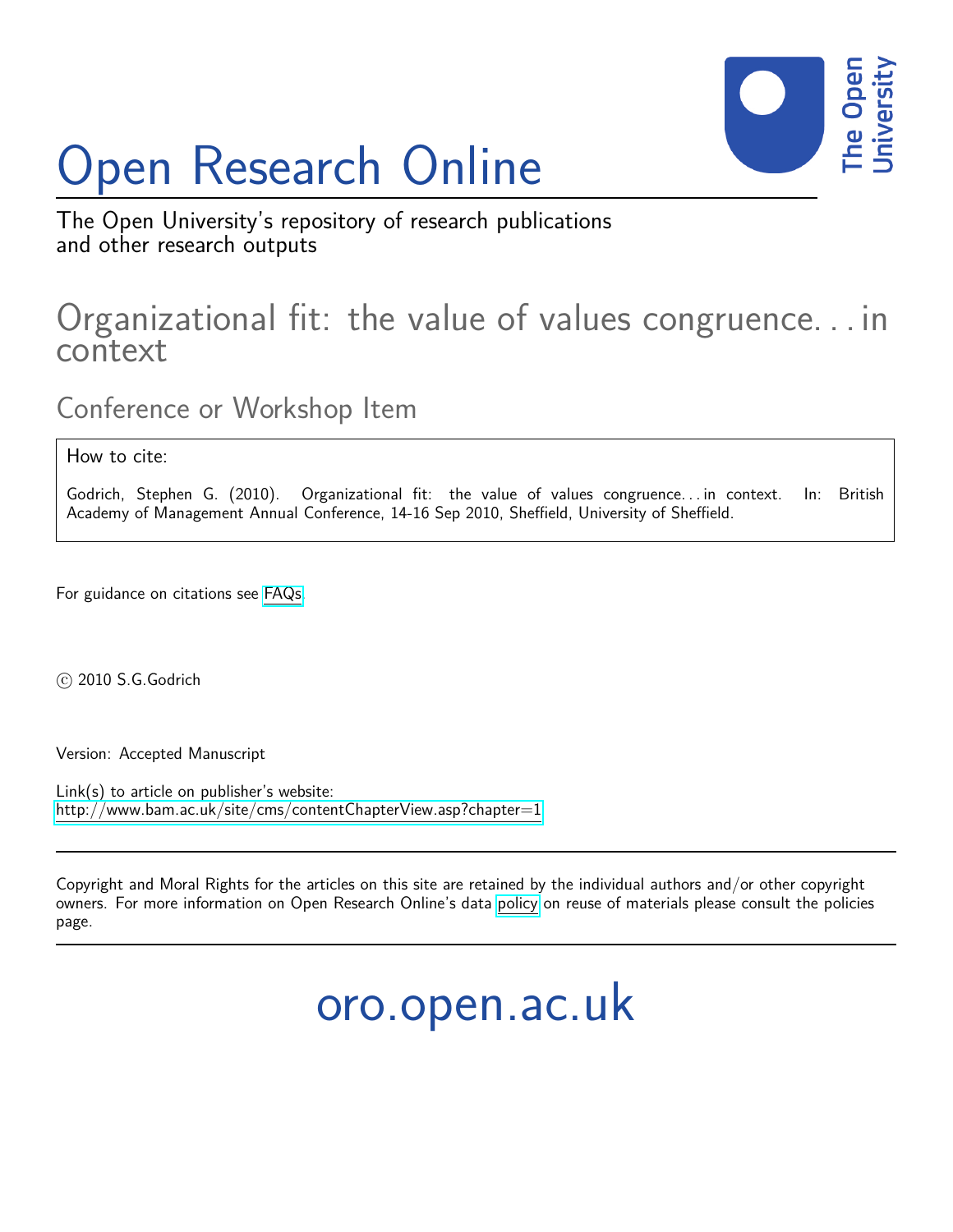#### **Organizational Fit: The Value of Values Congruence…In Context**

### **Stephen G. Godrich The Open University**

#### **Abstract**

This developmental paper looks at the issue of value congruence as being a key driver of fit between individuals in work and the organizations they work for (PO fit). It takes a brief look at the background to the interaction debate as a foundation for the argument that value congruence is key to establishing PO fit and, ultimately, as a predictor of employee behaviour. The debate is brought up to date with a discussion of Edwards and Cable's 2009 paper which puts the case for the value in value congruence in determining employee behaviour. This paper, however, extends the argument by identifying that value congruence between individuals and organizations is too generic. It goes on to propose that the real value of value congruence is when that value congruence is put into context – whether the basis of congruence is founded upon, for example, demography, vocation and/or geographic congruence. Furthermore, it is only when value congruence is assessed using a more localised interpretation of organizational values against a more localised set of individuals' values that real benefit in congruence can be determined and a more robust prediction in employee behaviours and outcomes can be established.

The debate regarding human behaviour being driven by innate personality traits in the individual or that the situation and environment play the key role in affecting that behaviours (Bowers, 1973; Mischel, 1973; Pervin, 1978)) has been raging for almost a hundred years now. The most compelling evidence appears to be that interaction between traits and the situation an individual experiences is likely to affect behaviour (Lewin, 1952; Magnusson & Endler, 1977).

This issue of 'interaction' has, in turn, been applied to individuals and their workplaces and has fuelled the debate, principally since the 1980's, regarding how individuals fit with the organization they work for (Cable & Judge, 1996; Chatman, 1989; Muchinsky & Monahan, 1987; 1991; O'Reilly, Chatman, & Caldwell, 1991) – a Person-Organization (P-O) fit. Whilst there are a variety of fit constructs – Kristof-Brown et al (2005) present a comprehensive overview of the key constructs ((Kristof-Brown, Zimmerman, & Johnson, 2005) – Chatman (1989) argued that P-O fit exists "when there is a congruence between the norms and values of organizations and the values of persons...Once person-organization fit is assessed, predictions can be made about specific…[and] behavioural outcomes"(pg 335). A key finding of Meglino and Ravlin suggests that value congruence is positively related to affective outcomes and point out that value congruence leads to lower employee turnover (and, by implication, associates this with outcomes such as job satisfaction and commitment.) (Meglino & Ravlin, 1998). Equally, Schneider (1987) in his seminal paper regarding ASA theory suggested that it was individuals' attraction to an organization and the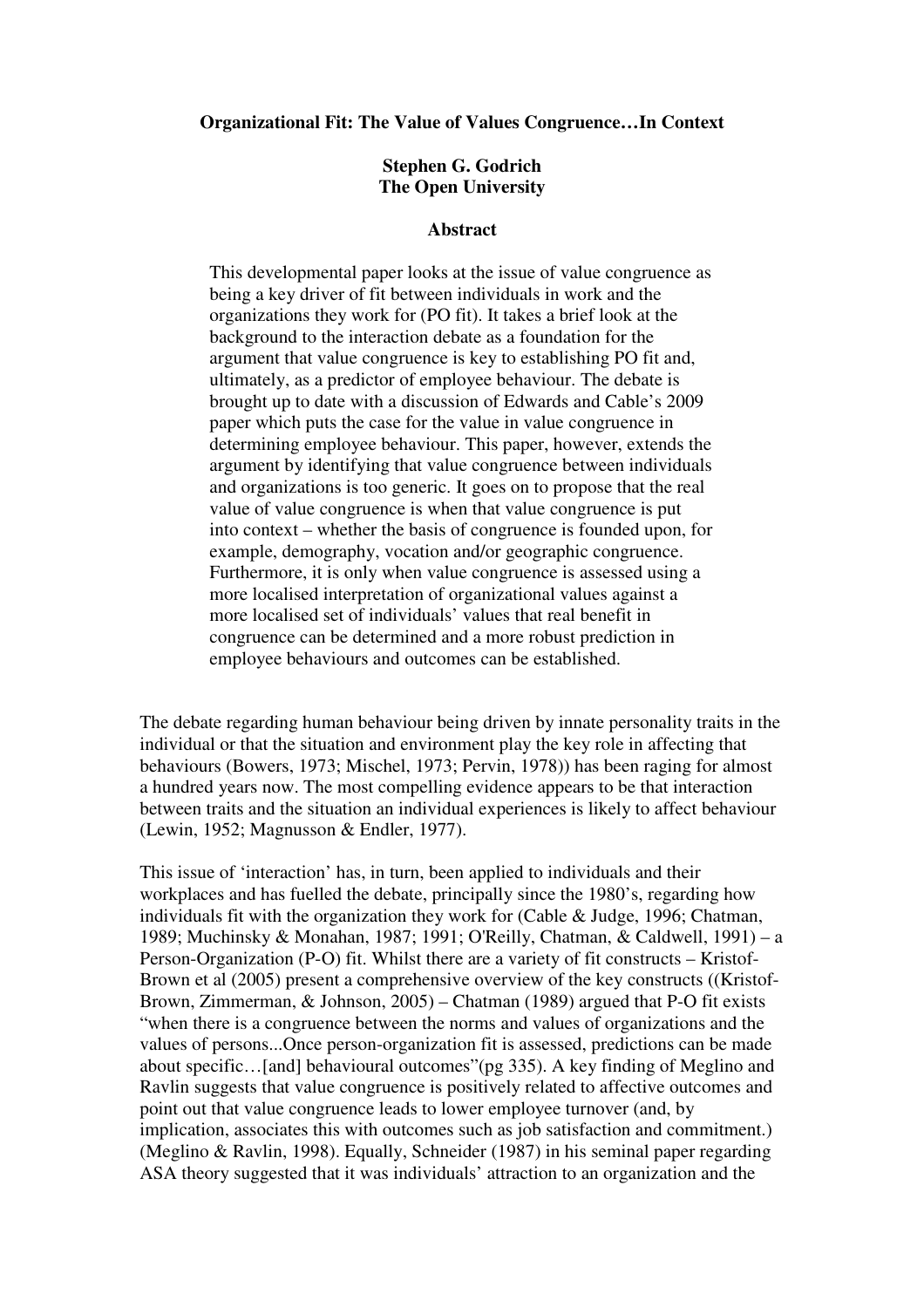organizations' selection of individuals who would fit in (on more than a simple knowledge and skills basis) which was key. In other words P-O fit came about as "organizations actually …[chose] people who share many common personal attributes although they may not share common competencies" (pg 444, (Schneider, 1987)). The argument was made that if (beneficial) outcomes such as job satisfaction and reduced employee turnover were to be achieved there had to be a P-O fit which was based on something less tangible than an individual's mere ability to carry out a task which an organization wished to have completed. The values of both organizations and individuals had to be matched so that outcomes which were valued by both those parties might be attained.

# **Identifying Relevant Values**

Meglino and Ravlin present a detailed account surrounding the identification and measurement of values (Meglino & Ravlin, 1998). They identify two types of values from the literature – values which an individual places on an object or outcome; values likely to describe a person. It is more appropriate to focus on the values 'possessed by a person' rather than those 'inherent in an object' as this is more likely to reflect the social aspect of values held by individuals in organizations (Rokeach, 1973). This, in turn, is more likely to be important in affecting subsequent behaviour of those individuals at work (with the aggregate of these values making up organizational values).

# **Values and P-O Fit**

This issue of value congruence as a key facet of P-O fit has been debated with increasing interest (Bowen, Ledford, & Nathan, 1991; Cable & Judge, 1996; Judge & Cable, 1997; Rynes & Gerhart, 1990). Whilst the issue of values congruence appears to be widely accepted as vital to establish P-O fit, the specific values which are most influential have yet to be established. So, for example, Cable and Judge (1996) argued that, with regard to job-seekers, P-O fit perceptions are predicted by a congruence of the job-seekers values and their perceptions of the recruiting organization's values but not by demographic similarity between the job-seekers and the organization's representatives. Brown and Trevino (2009) found that demographics and occupation were of greater importance with regard to values such that "although socialised charismatic leadership is associated with values congruence…leaders and organizations should recognize the important individual (demographic) and occupational boundaries on the degree to which leaders can bring about such congruence" (pp 488, (Brown & Trevino, 2009)). O'Reilly et al (1991) hint that for outcomes such as job satisfaction and commitment to an organization the individual needs to have both task competency and a "value system congruent with the central values of the organization" (p511). This suggests that there may be an occupational (if not vocational) element to values congruence and, importantly, that there is a single organizational set of values with which an individual will align.

Edwards and Cable (2009) take the debate further by seeking to test why positive outcomes come about when both employees and organizations have congruent values ((Edwards & Cable, 2009)). Using data from an earlier study (Cable & Edwards,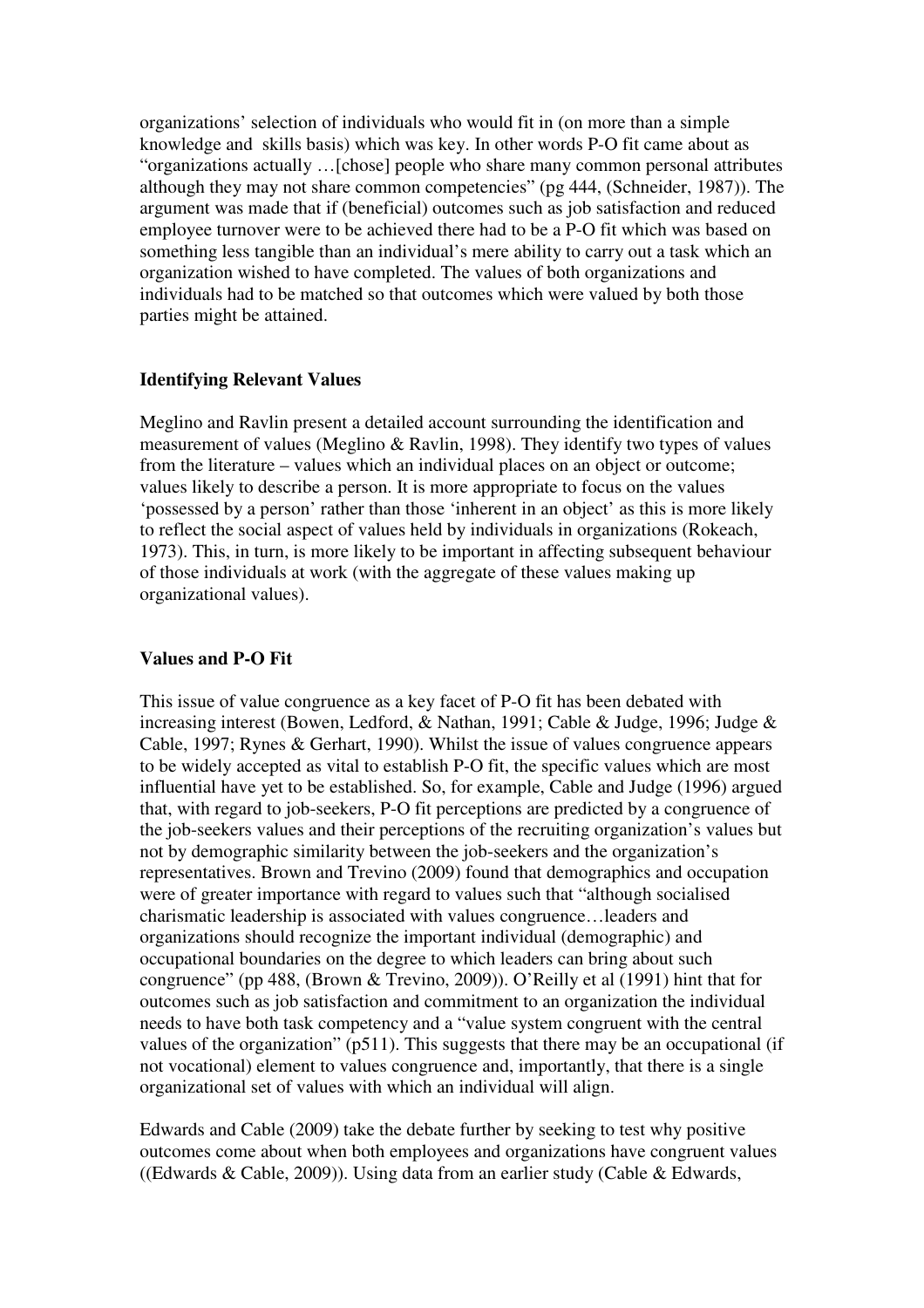2004) which looked at the issue of value congruence being most associated with supplementary fit - (see Muchinsky and Monahan (1987) for more detail on complementary and supplementary fit) - Edwards and Cable (2009) found that trust and communication were key explanations of value congruence effects. Whilst they had a reasonable sample size across a wide variety of technical, administrative and managerial jobs the analysis was of quite a generic nature. This generic approach meant that there was little analysis of the data on, for example, a geographic basis. The results were aggregated which led to little analysis as to whether the results were applicable across the various sites or occupations of the respondents. The question is, are these findings applicable across differing situations i.e. does a different situation lead to a difference in which values are important and therefore leads to differences in outcomes.

The issue, then, appears to be not that values congruence is a key factor if P-O fit is to be achieved but in what context it is most relevant. It seems that a major assumption in the literature is that there are a single set of organizational values with which an individual will have congruence with or not. What has not been tested is the extent to which it is overall organizational values or specific, even local, values which are important for congruence (and subsequent outcomes such as job satisfaction, intent to stay etc). (What has been established, though, is that there are various levels of fit analysis which would hint at a local values effect e.g. P-G fit or P-V fit (Kristof-Brown et al., 2005). So key questions in the debate should be regarding the extent to which an organization may have only one set of values and the extent to which there might be, for example, regional, demographic (based on, for example, age, sex etc) and vocational differences in values which affects the degree to which congruence can be achieved and the subsequent outcomes.

> *Proposition 1 – where an organization is based in more than one site, values congruence will positively affect a local interpretation of P-O fit.*

> *Proposition 2 – where an organization is based in more than one site, values congruence will positively affect a local interpretation of vocational values leading to greater local P-O fit.*

> *Proposition 3 – where an organization is based in more than one site, values congruence will positively affect the extent to which the organization is perceived to be congruent with regional values in the local population.*

#### **Conclusion**

It seems clear that if we are to move nearer to understanding and predicting workplace behaviour in the individual it is vital to understand subtleties in the *P* and *O* relationship. Whilst values congruence appears to be the key to delivering a more robust *P* and *O* relationship there seems, at present, to be little detailed understanding of how this relationship is affected by interactions between the individual and the 'situation'. The benefits of developing this understanding may be far-reaching for both the individual and the organization. As has been seen, for the individual, the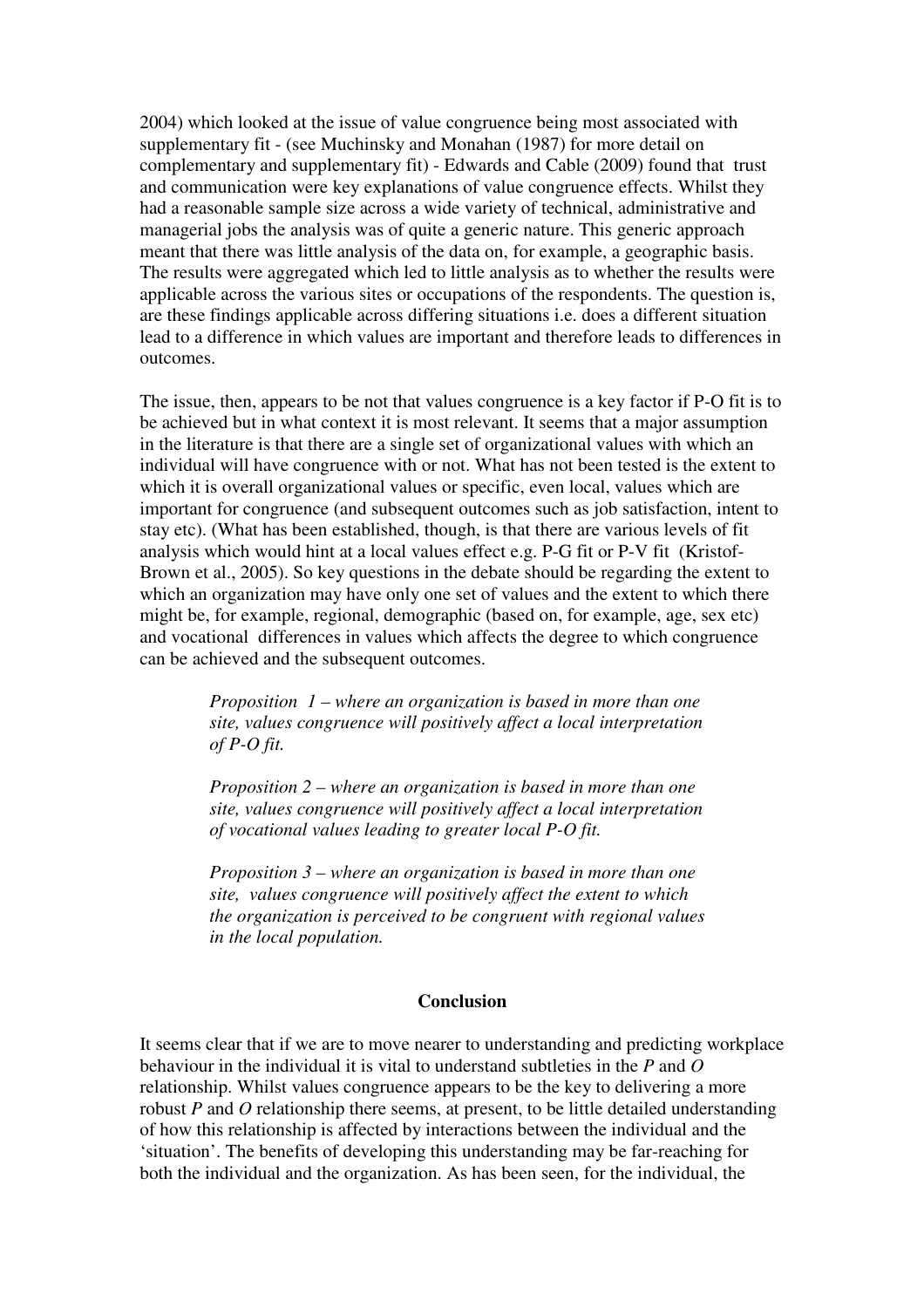outcome of values congruence may well lead to higher job satisfaction and a lower intention to leave. For the organization there may be benefits from having a more motivated workforce with lower turnover. Moreover, this may lead to competitive advantage in that, if trust and communication are key elements in developing values congruence outcomes as Edwards and Cable (2009) show, then, as Ambrosini and Billsberry (2008) suggest "high levels of value congruence will promote the sustainability of tacit resources and the associated causal ambiguity and hence will enhance the sustainability of competitive advantage by preventing competitive imitation" (Ambrosini & Billsberry, 2008, pg 3).

Future research should, therefore, have some focus on understanding not only which values are important and the potential outcomes but what situational and contextual factors are at play in affecting both individuals' and organizations' particular values. Until we have a better understanding of these factors it is unlikely that we will have a robust answer to the value of values congruence.

#### References

Ambrosini, V., & Billsberry, J. (2008). Value congruence and its impact on causal ambiguity. 2nd Global e-Conference on Fit. 1-6.

Bowen, D. E., Ledford, G. E., & Nathan, B. R. (1991). Hiring for the organization, not the job. *Academy of Management Executive, 5*(4), 35-51.

Bowers, K. S. (1973). Situationism in psychology - analysis and a critique. *Psychological Review, 80*(5), 307-336.

Brown, M. E., & Trevino, L. K. (2009). Leader-follower values congruence: Are socialized charismatic leaders better able to achieve it? *Journal of Applied Psychology, 94*(2), 478-490.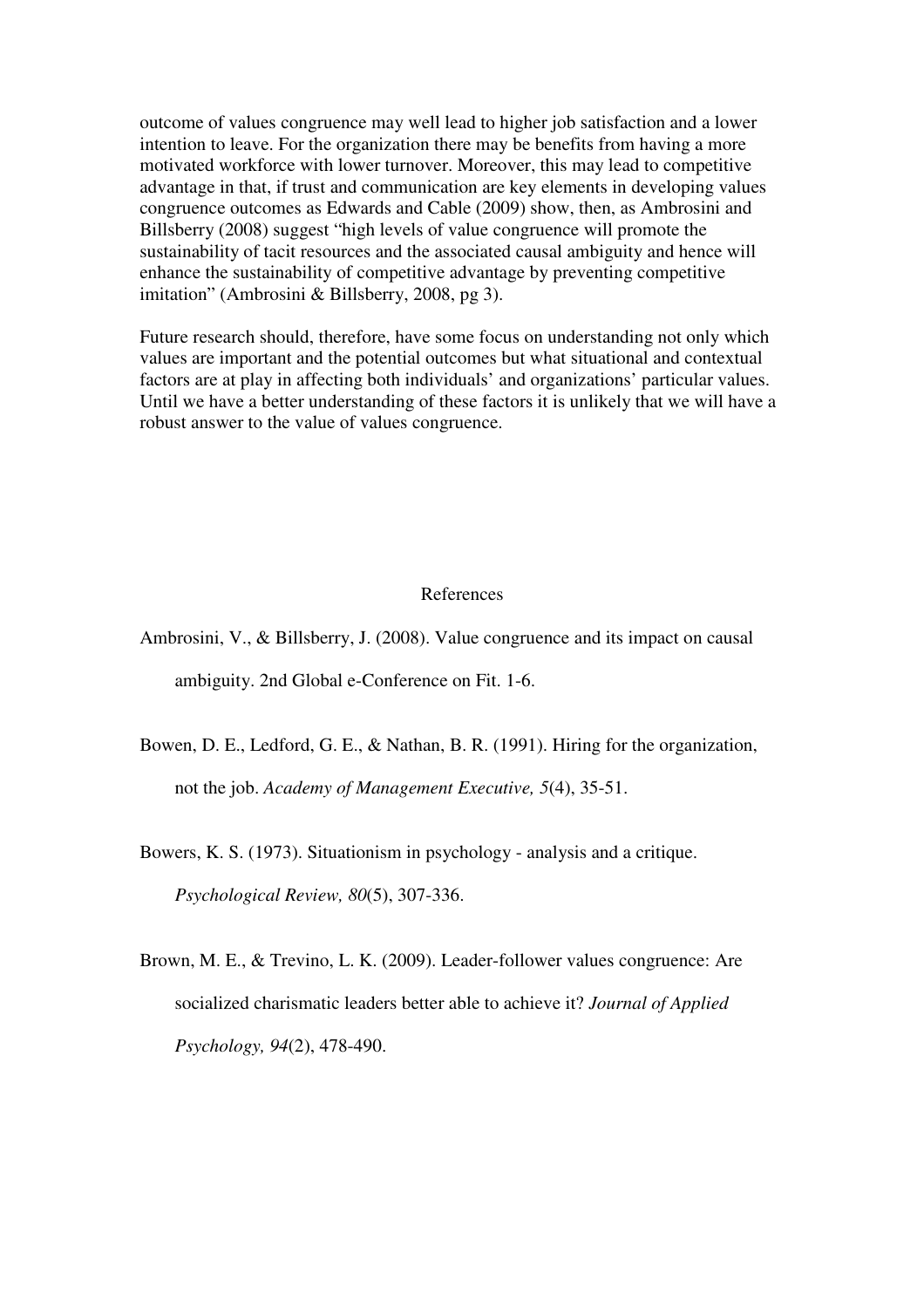- Cable, D. M., & Edwards, J. R. (2004). Complementary and supplementary fit: A theoretical and empirical integration. *Journal of Applied Psychology, 89*(5), 822- 834.
- Cable, D. M., & Judge, T. A. (1996). Person-organization fit, job choice decisions, and organizational entry. *Organizational Behavior and Human Decision Processes, 67*(3), 294-311.
- Chatman, J. A. (1989). Improving interactional organizational research a model of person-organization fit. *Academy of Management Review, 14*(3), 333-349.
- Edwards, J. R., & Cable, D. A. (2009). The value of value congruence. *Journal of Applied Psychology, 94*(3), 654-677.
- Judge, T. A., & Cable, D. M. (1997). Applicant personality, organizational culture, and organization attraction. *Personnel Psychology, 50*(2), 359-394.
- Kristof-Brown, A. L., Zimmerman, R. D., & Johnson, E. C. (2005). Consequences of individuals' fit at work: A meta-analysis of person-job, person-organization, person-group, and person-supervisor fit. *Personnel Psychology, 58*(2), 281-342.
- Lewin, K. (1952). *Field theory in social science: Selected theoretical papers*. London: Tavistock Publications and Routledge and Kegan Paul.
- Magnusson, D., & Endler, N. S. (Eds.). (1977). *Personality at the crossroads: Current issues in interactional psychology*. New York: John Wiley.
- Meglino, B. M., & Ravlin, E. C. (1998). Individual values in organizations: Concepts, controversies, and research. *Journal of Management, 24*(3), 351-389.